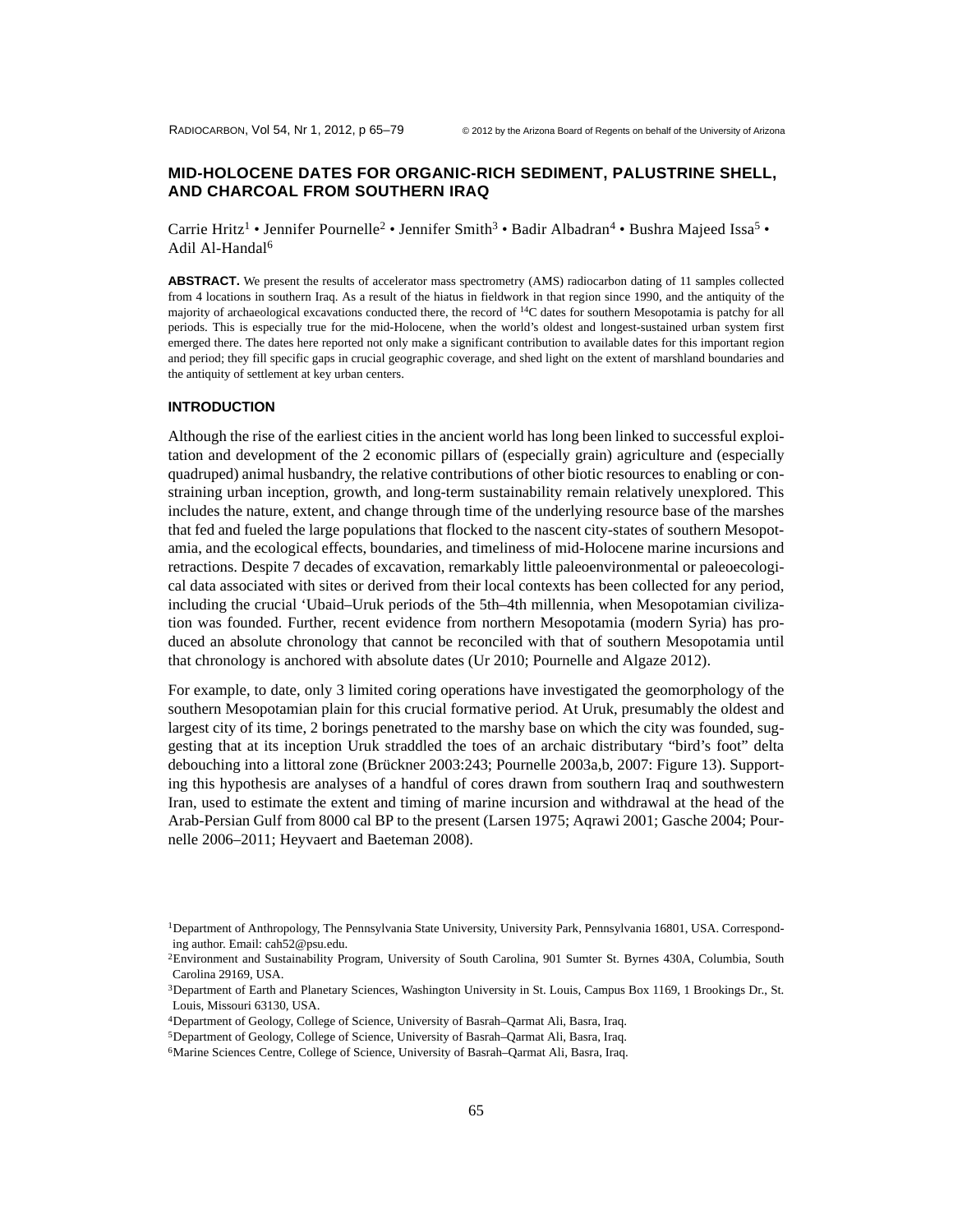The samples reported herein represent a first-round attempt not only at bracketing timelines for these landscape changes, but establishing their relationship to key archaeological sites—one set dating to the period of early villages and preliterate societies (Eridu), and another to a thriving, literate Sumerian city (Girsu). Because the few other published mid-Holocene dates are scattered across various specialist publications, and over time have become inconsistent in their calibrations, for ease of comparison we also summarize those in Table 1, and indicate their extraction locations in Figure 3.

## **METHODS**

#### **Archaeological Samples**

### *Tell Abu Shahrain (Eridu): Shell*

Tell Abu Shahrain or ancient Eridu, one of the earliest permanent settlements in southern Iraq, is a 40-ha site, including a 20-ha mound and 12-ha acropolis, located in a topographic basin. Excavated in the 1940s, its occupation spans at least the 5th–2nd millennia BC, having reached its maximum area in the early 4th millennium BC. The excavations revealed a series of temples showing the development and transition of this hallmark of Mesopotamian architecture from a small votive complex, to what came to be considered as the first Sumerian city. Finds included nets and weights, bales of dried fish, and a canoe model interpreted as reflecting fishing in the marshes or coastal waters (Safar et al. 1981). This site holds the potential to provide evidence for the role of marsh and deltaic ecotones in 6th–5th millennium BC settlement establishment and expansion.

At each sample location (Figure 1), using aluminum forceps, J Pournelle collected ~100 g of fossil shell, from the most common genera found in association with cultural material on the surface (denuded mudbrick: EP3-1–EP3-3; denuded mudbrick and pottery sherds, EP3-4). Each sample was wrapped in aluminum foil and sealed in a hard plastic sample bottle. One sample was collected offsite from modern ditch-digging upcast as a control. J Smith made preliminary identification of shell in the field. J Pournelle confirmed identification in the lab using 2 independent, locally derived identification keys (Plaziat and Younis 2005; Al-Ali 2007). The sample set was shipped to the NSF-University of Arizona AMS Laboratory with instructions to select best-possible subsamples for accelerator mass spectrometry (AMS) dating, maintaining common species across samples.

The lab chose suitable specimens of *Melanoides tuberculata* from each sample, including the control. Samples were pretreated with an acid-base-distilled water wash to remove surface residue, followed by selective dissolution (Burr et al. 1992). Pretreated samples were dissolved by phosphoric acid and CO<sub>2</sub> collected in known volume for conversion to carbon monoxide over hot zinc, followed by conversion to graphite over hot  $(600 °C)$  iron.

#### *Tello (Girsu): Charcoal*

Tello or ancient Girsu is a 400-ha site located along the Shatt al-Gharraf River (Figure 1). It was one of 3 cities that comprised the 3rd millennium BC city-state of Lagash. Although known primarily from tablets and museum objects removed without recorded context during illicit and patchy excavations, the site clearly played an important role in the political landscape of Sumerian city-state system. If a way can be found to recontextualize previously excavated material, this site holds high potential for testing models regarding the development of urban hinterlands in conjunction with the rise of early cities.

While inspecting a 3-m-deep cut into an exposed profile of the Tell de la Maison des Fruits (Parrot 1948), J Smith and our SBAH (Iraq State Board of Antiquities and Heritage) representative noted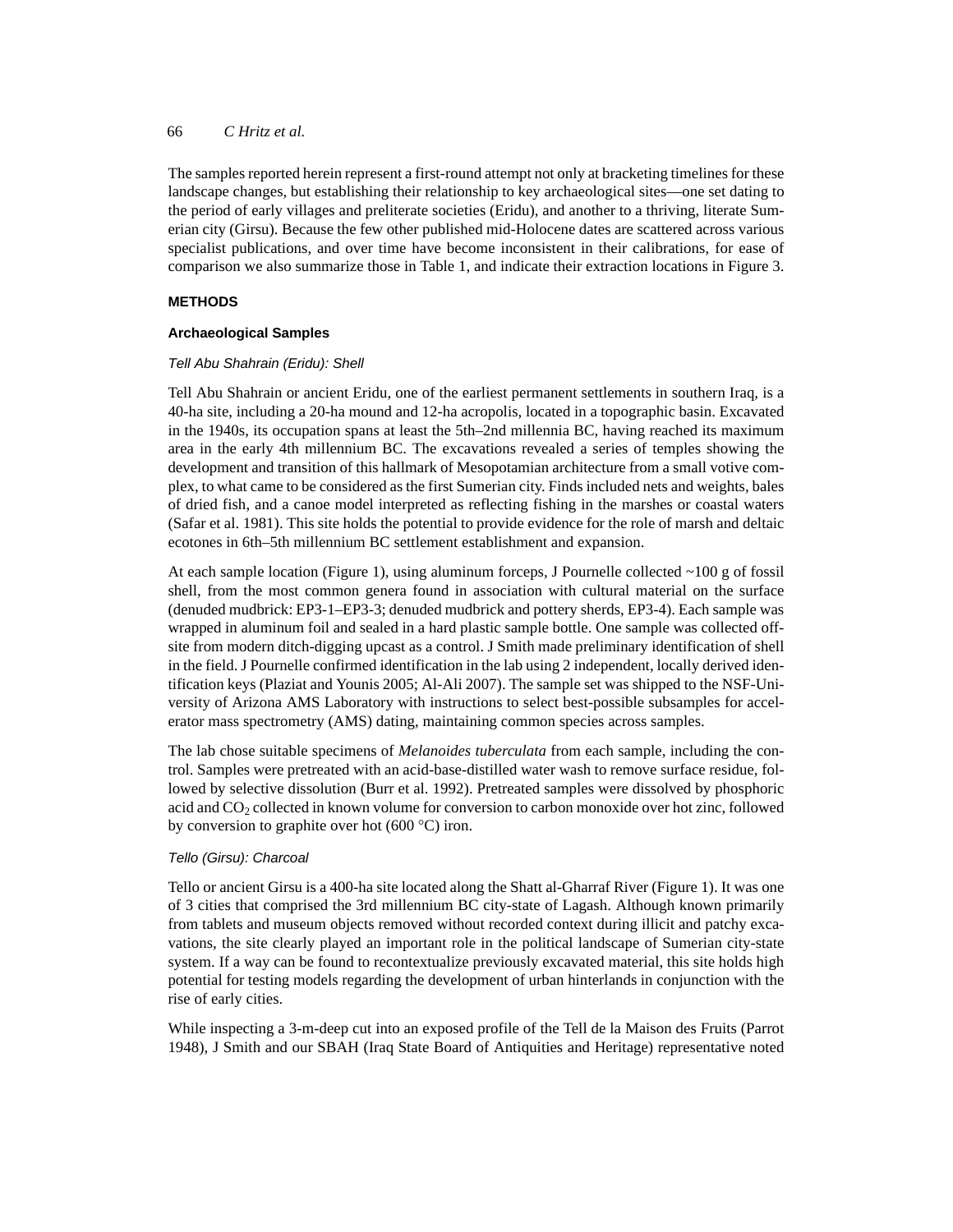

Figure 1 Sample collection points at Eridu (left) and Girsu (right). Photos © Google Earth® 2011.

what appeared to be an inclined ash lens visible 2.15 m below the mound surface. Carbonaceous material was additionally concentrated on a moderately well-defined surface at that level. The representative suggested that we clean the section sufficiently to determine whether it might be possible to extract carbonized material for dating. Smith and Hritz extracted visible charcoal from the cleaned trench wall using a trowel, and stored it in aluminum foil. The charcoal was shipped to the University of Georgia Center for Applied Isotope Studies (CAIS). Pretreatment involved immersion in 5% HCl at 80 °C for 1 hr, washing with deionized water and rinsing with diluted NaOH. The sample was then treated with diluted HCL, washed, and dried at 60  $^{\circ}$ C. CO<sub>2</sub> was produced from the cleaned sample by combustion in the presence of CuO at  $900^{\circ}$ C in evacuated *I* sealed ampoules. The resulting CO<sub>2</sub> was cryogenically purified and converted to graphite following Vogel et al. (1984). Georgia's CAIS 0.5MeV accelerator mass spectrometer was used to measure graphite  ${}^{14}C/{}^{13}C$  ratios. The sample ratios were measured against the oxalic acid I (NBS SRM 4990) standard. The date given was corrected for fractionation using 13C/12C ratios measured with a stable isotope ratio mass spectrometer against the PDB standard (Donahue et al. 1990). This date is given in radiocarbon years before 1950 (yr BP), using the  $14C$  half-life of 5568 yr. The error, quoted as 1 standard deviation, reflects both statistical and experimental errors. The calibrated dates are reported as  $2\sigma$  ranges.

#### **Sediment Samples**

The marshes of southern Iraq were once the largest marshland in western Asia (Chen et al. 2010). The Hammar Basin lies west of the Shatt el Arab and south of the Euphrates River, extending west almost to Nasiriya; predrainage lacustrine (Hawr al Hammar) and marshland environments covered from 28,000 (perennially) to 45,000 (seasonally) km<sup>2</sup> (IMOS 2006). The marshland is dominated by extensive reedbeds and mudflats. The basin itself is thought to result from tectonic subsidence and/ or compaction of fluvio-deltaic sediments (Aqrawi et al. 2006). Much of the area that was once under permanent or seasonal water was exposed by drainage activities in the 1990s; thus, the ground surface now in many places is desiccated, with reed casts and gastropod shells littering the surface.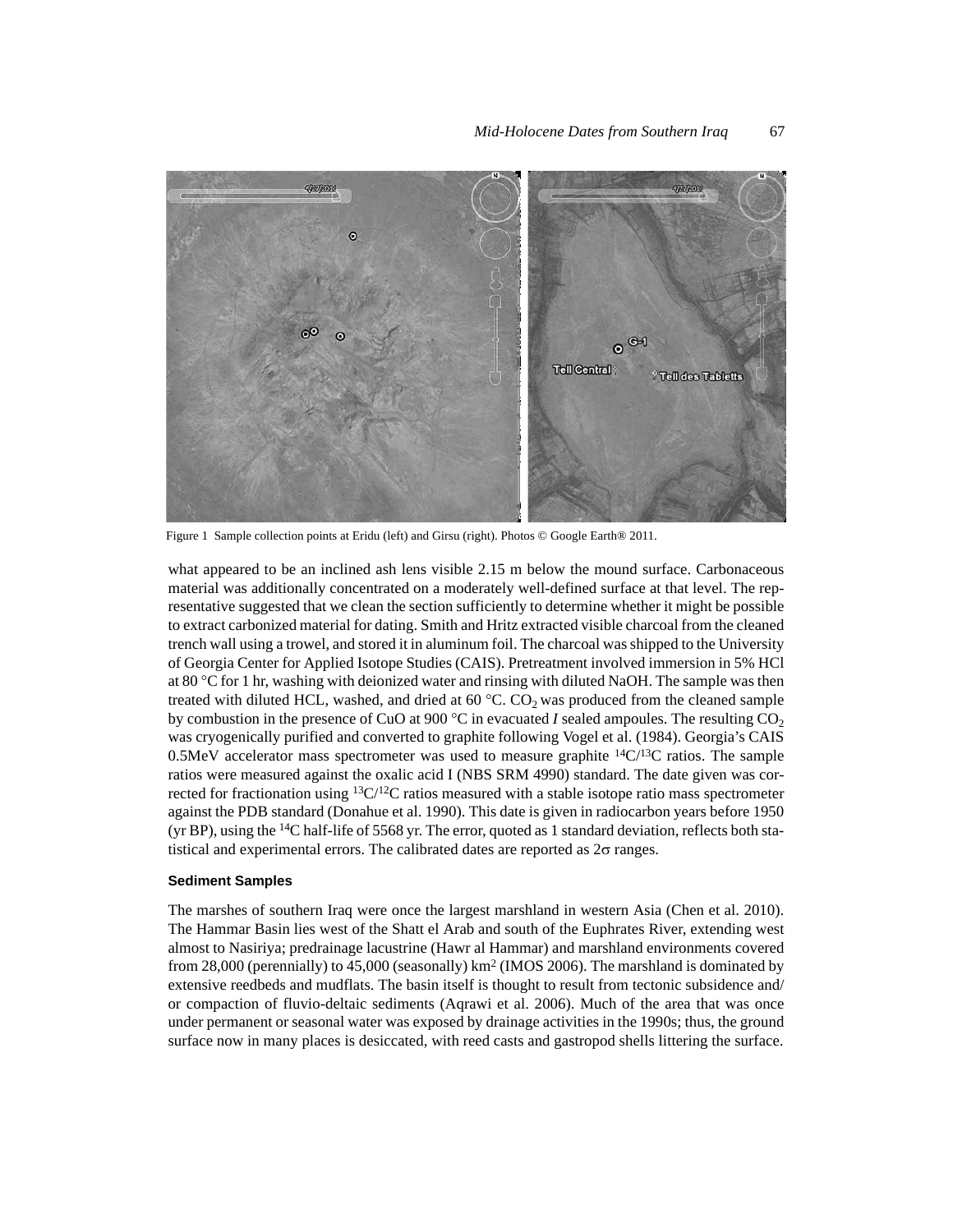| ples reported herein are indicated with an arrow $(\rightarrow)$ in the Author column |                                                               |                        |           | Table 1 Mid-Holocene <sup>14</sup> C dates in southern Iraq, sorted by archaeological period. Previously published dates recalibrated from original published BP dates. Sam- |                 |                          |                     |
|---------------------------------------------------------------------------------------|---------------------------------------------------------------|------------------------|-----------|------------------------------------------------------------------------------------------------------------------------------------------------------------------------------|-----------------|--------------------------|---------------------|
| Author                                                                                | Geocoordinates                                                | Lab                    | Site      | Locus                                                                                                                                                                        | Material        | $^{14}C$ age BP          | cal BC <sup>a</sup> |
| Godwin et al. 1958                                                                    | 29°58'46"N,<br>48°28'26"E                                     | $Q$ 278 <sup>b</sup>   | Fao       | $MSL-31.7m$                                                                                                                                                                  | Org rich sed    | $9910 + 110$ 10.000-9190 |                     |
| Aqrawi 1995, 2001                                                                     | 30°30'56"N,<br>14"E<br>47°42'                                 | $GX-BG3$               | Basra     | $G - (14.0 - 14.2)$ m                                                                                                                                                        | Org rich sed    | $8350 \pm 230$           | 7962-6869           |
| <b>Ubaid 0</b>                                                                        |                                                               |                        |           |                                                                                                                                                                              |                 |                          |                     |
|                                                                                       |                                                               | <b>DGAMS-8184</b>      | Basra     | $S.3(-20 m)$                                                                                                                                                                 | Org rich sed    | $7540 \pm 30$            | 6461-6372           |
|                                                                                       |                                                               | AA94338                | Basra     | $S.1(-18 m)$                                                                                                                                                                 | Org rich sed    | $7462 \pm 117$           | 6559-6067           |
| Plaziat and Sanlaville 1981                                                           | 31°14'40"N.<br>45°44'51"E                                     | GifA-89165             | Oueili    | 34) Phase IB<br>E87641(U                                                                                                                                                     | Shell           | $7430 \pm 150$           | 6588-6016           |
| Valladas et al. 1996                                                                  | 31°14'40"N,<br>45°44'51"E                                     | GifA-89173             | Oueili    | 87 59 1 (U 34) Phase IA<br>Щ                                                                                                                                                 | Shell           | $7320 \pm 140$           | 6454-5922           |
| Aqrawi 1995, 2001                                                                     | 31°20'40"N,<br>46°16'51"E                                     | $GX - BB2$             | Shatra    | $B - (11.5 - 12)m$                                                                                                                                                           | Org rich sed    | $7255 \pm 100$           | 6370-5926           |
| Ubaid 1                                                                               |                                                               |                        |           |                                                                                                                                                                              |                 |                          |                     |
| Baeteman et al. 2004                                                                  | 30°47'44"N,<br>48°12'0"E                                      | IRPA-IR04/16           | Khuzestan | $B54-6.3$ m (MSL $-3.5$ m)                                                                                                                                                   | Roots           | $6980 \pm 35$            | 5980-5761           |
| ↑                                                                                     |                                                               | AA94633-X20329         | Eridu     | EP3-4                                                                                                                                                                        | Shell           | $6845 \pm 45$            | 5837-5644           |
| Valladas et al. 1996                                                                  | 31°14'40"N,<br>45°44'51"E                                     | $Ly-4550$              | Oueili    | E 87 67 1 (W 34) Phase II                                                                                                                                                    | Shell           | $6710 \pm 150$           | 5977-5366           |
| Valladas et al. 1996                                                                  | 31°14'40"N,<br>45°44'51"E                                     | GifA-89149             | Oueili    | E 87 49 3 (T 34) Phase I                                                                                                                                                     | Tree charcoal   | $6680 \pm 110$           | 5809-5384           |
| Aqrawi 1995, 2001                                                                     | 31°20'40"N,<br>46°16'51"E                                     | $GX - BBI$             | Shatra    | $B - (11 - 11.5)$ m                                                                                                                                                          | Org rich sed    | $6615 \pm 90$            | 5712-5381           |
| Carter and Crawford 2002                                                              | 29°36'17"N,<br>48°01'18"E                                     | $(GU-9301)$<br>AA-4217 | H3        | Foxhole sounding                                                                                                                                                             | Charcoal        | $6480 \pm 45$            | 5527-5343           |
| Valladas et al. 1996                                                                  | 29°36'17"N,<br>48°1'18"E                                      | GifA-89150             | Oueili    | E 8772 1 (V 34) Phase I                                                                                                                                                      | Charcoal        | $6460 \pm 140$           | 5659-5076           |
| Ubaid 4                                                                               |                                                               | AA94340                | Basra     | $S.4 (-12 m)$                                                                                                                                                                | Org rich sed    | $6433 \pm 42$            | 5476-5328           |
| Huot et al. 1981                                                                      | 31°14'40"N.<br>45°44'51"E                                     | MC-2383                | Oueili    | $\mathcal{L}$<br>Y28 Black ashy layer Level                                                                                                                                  | Charcoal        | $6190 \pm 90$            | 5345-4856           |
| Huot et al. 1981                                                                      | 31°14'40"N,<br>45°44'51"E                                     | MC-2385                | Oueili    | 2<br>Y28 Black ashy layer Level                                                                                                                                              | Charcoal        | $6170 \pm 90$            | 5320-4851           |
|                                                                                       |                                                               | AA94630-X20326         | Eridu     | EP3-1                                                                                                                                                                        | Shell           | $6169 \pm 43$            | 5284 4994           |
| Münnich 1957                                                                          | 31°19'28"N,<br>45°38'19"E                                     | H-138-123              | Uruk      | Eanna deep sounding                                                                                                                                                          | Reed            | $6070 \pm 160$           | 5366-4606           |
| Huot et al. 1981                                                                      | $\frac{31^{\circ}14'40''\text{N}}{45^{\circ}44'51''\text{E}}$ | MC-2382                | Oueili    | Z28 Level                                                                                                                                                                    | Charcoal        | $5980 \pm 100$           | 5208-4619           |
|                                                                                       |                                                               | AA94339                | Basra     | $S.2(-8 m)$                                                                                                                                                                  | Org rich sed    | $5927 \pm 44$            | 4932-4711           |
| Huot et al. 1981                                                                      | $31°14'40''$ N,<br>45°44'51″E                                 | MC-2386                | Oueili    | Y28 Black ashy layer Level 2                                                                                                                                                 | Carbonized seed | $5800 \pm 100$           | 4928-4407           |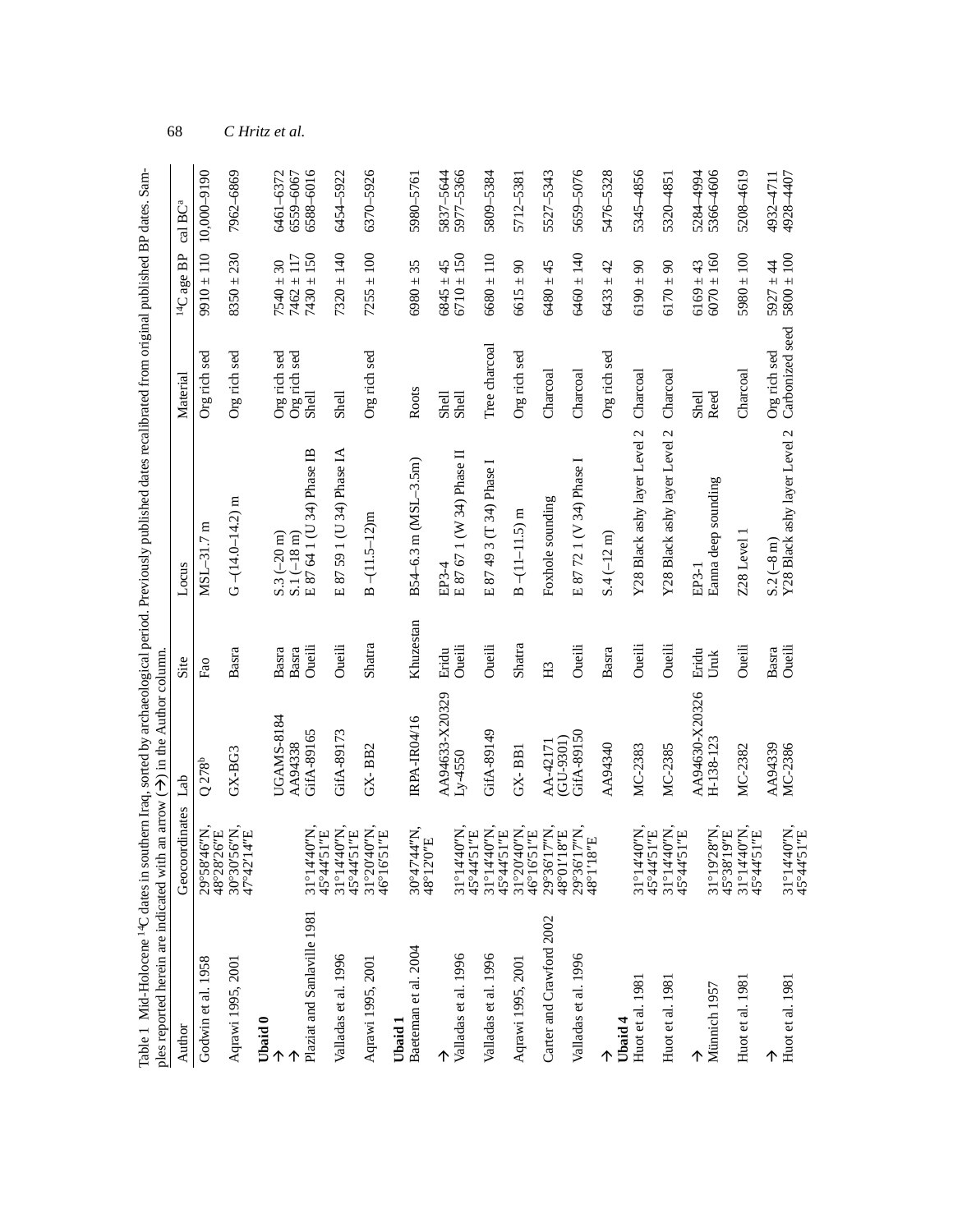| ples reported herein are indicated with an arrow $(\rightarrow)$ in the Author column. (Continued) |                                                             |                                                      |                         | Table 1 Mid-Holocene <sup>14</sup> C dates in southern Iraq, sorted by archaeological period. Previously published dates recalibrated from original published BP dates. Sam- |                                 |                                                 |                                     |
|----------------------------------------------------------------------------------------------------|-------------------------------------------------------------|------------------------------------------------------|-------------------------|------------------------------------------------------------------------------------------------------------------------------------------------------------------------------|---------------------------------|-------------------------------------------------|-------------------------------------|
| Author                                                                                             | Geocoordinates                                              | Lab                                                  | Site                    | Locus                                                                                                                                                                        | Material                        | <sup>14</sup> C age BP                          | cal BC <sup>a</sup>                 |
| Plaziat and Younis 2005                                                                            | $30°41'57"$ N,<br>$46°34'17"E$                              | Gif A*-210                                           | Luquait                 | $+1m$                                                                                                                                                                        | Shell                           | $5730 \pm 90$                                   | 4660-4532                           |
| Huot et al. 1981<br>↑                                                                              | $31°14'40"$ N,<br>$45°44'51"E$                              | AA94339<br>MC-2384                                   | Oueili<br>Basra         | Y28 Black ashy layer Level 2<br>$S.5(-4 m)$                                                                                                                                  | Carbonized seed<br>Org rich sed | $5650 \pm 90$<br>$5687 \pm 62$                  | 4689-4370<br>4693-4341              |
| Aqrawi 1995, 2001                                                                                  | 31°4'44"N,<br>46°1'45"E                                     | $GX-BC9$                                             | Nasiriya                | $C - (5.5 - 5.7)$ m                                                                                                                                                          | Org rich sed                    | $5510 \pm 175$                                  | 4727-3968                           |
| Aqrawi 1995, 2001                                                                                  | $\frac{31^{\circ}4'44''\text{N}}{46^{\circ}1'45''\text{E}}$ | $GX-BC10$                                            | Nasiriya                | $C - (5.4 - 5.5)$ m                                                                                                                                                          | Org rich sed                    | $5460 \pm 175$                                  | 4711-3950                           |
| Plaziat and Younis 2005<br>Early-Middle Uruk                                                       | 30°45'58"N,<br>46°58'47"E                                   | Gif A*-90                                            | Hammar                  | $\overline{1}$                                                                                                                                                               | Shell                           | $5020 \pm 160$                                  | 3926-3774                           |
| Boehmer 1991                                                                                       | $31^{\circ}19'28''$ N,<br>$45^{\circ}38'19''$ E             |                                                      | Uruk                    | Eanna Temple C-I                                                                                                                                                             | Wood                            | $4883 \pm 85$                                   | 3941-3382                           |
| Plaziat and Younis 2005<br>Late Uruk                                                               | 30°51'19"N.                                                 | Gif A*-140                                           | Hazim                   | $+10m$                                                                                                                                                                       | Shell                           | $4770 \pm 140$                                  | 3636-3526                           |
| Plaziat and Younis 2005<br><b>Jemdet Nasr</b>                                                      | 30°16'7"N,<br>47°49'50"E<br>46°9'52"E                       | $GHz$ A*-160                                         |                         | Khor Zubayr Channel dredging                                                                                                                                                 | Shell                           | $4310 \pm 210$                                  | 2917-2898                           |
| <b>Early Dynastic</b>                                                                              |                                                             |                                                      |                         |                                                                                                                                                                              |                                 |                                                 |                                     |
|                                                                                                    |                                                             | AA94632-X20328<br>A94632-X20328<br><b>UGAMS-8185</b> | Girsu<br>Eridu<br>Eridu | EP3-2<br>EP3-3<br>$\vec{c}$                                                                                                                                                  | Charcod<br>Shell<br>Shell       | $4150 \pm 30$<br>$4064 \pm 39$<br>$3991 \pm 38$ | 2876–2627<br>2621-2321<br>2855-2481 |
| Stuckenrath and Ralph 1965                                                                         | 30°57'43"N,<br>46°6'13"E                                    | Gif A*- P-724                                        | $\overline{5}$          | Royal Cemetery                                                                                                                                                               | Young wood                      | 59<br>$+$<br>3959                               | 2824-2243                           |
| Aqrawi 1995, 2001                                                                                  | 30°40'37"N,<br>46°38'31"E                                   | UL*-20P2                                             | Luquait                 | $20 - (0.45 - 0.50)$ m                                                                                                                                                       | Shell-benthic                   | $3850 \pm 950$                                  | 4801-158                            |
| Münnich 1957                                                                                       | $31^{\circ}19'28''$ N,<br>$45^{\circ}38'19''$ E<br>45°38'1  | Gif A*- H 141-120 Uruk<br>166                        |                         | Eanna Urnammu Ziggurat                                                                                                                                                       | Reed mats                       | $3820 \pm 85$                                   | 2546-2027                           |
| Post-Akkadian                                                                                      |                                                             |                                                      |                         |                                                                                                                                                                              |                                 |                                                 |                                     |
| Baeteman et al. 2004                                                                               | 31°20'43"N,<br>47°53'4"E                                    | IRPA-IR04/4                                          | Khuzestan               | B5 $-2.25$ m (MSL $-1.2$ m)                                                                                                                                                  | Org sed-gyttja                  | $3270 \pm 30$                                   | 1623-1458                           |
| Aqrawi 1995, 2001                                                                                  | 30°46'41"N,<br>47°17'14"E                                   | UL*-19P3                                             | Hammar                  | $19 - (0.35 - 0.40)$ m                                                                                                                                                       | Shell-Ballamya                  | $2900 \pm 550$                                  | 2570–232                            |
| Aqrawi 1995, 2001                                                                                  | 30°40'37"N,<br>46°38'31"E                                   | UL*-20P1                                             | Luquait                 | $20 - (0 - 0.05)$                                                                                                                                                            | Shell-benthic                   | $2350 \pm 500$                                  | 1664-662                            |
| bMSL (1958)                                                                                        |                                                             |                                                      |                         | a All uncalibrated BP dates as originally published; recalibrated with OxCal 4.1[63] (Bronk Ramsey 2009) and IntCal09 (Reimer et al. 2009) with 95.4% confidence.            |                                 |                                                 |                                     |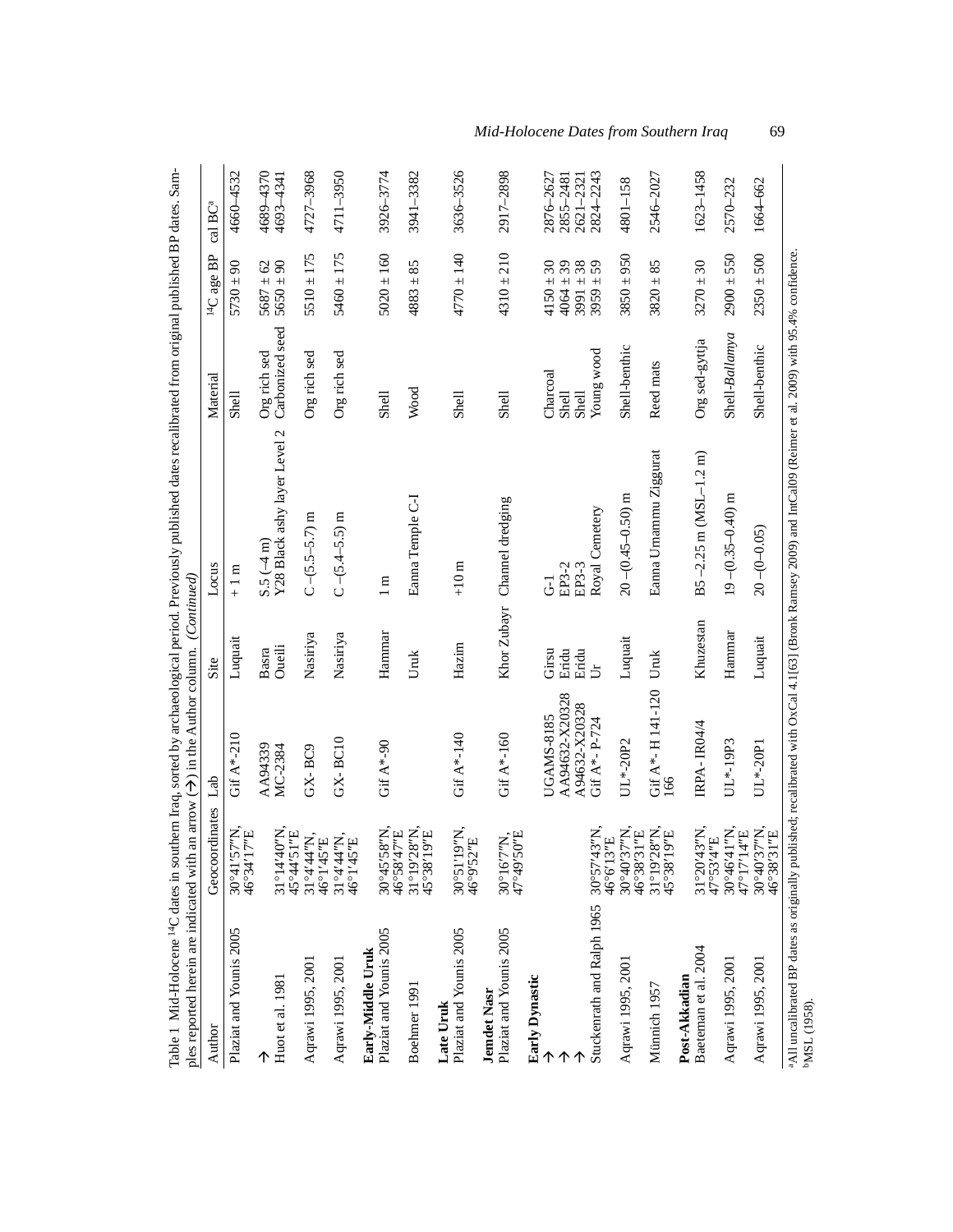One core was taken from a borehole near the Shatt al-Arab river in the city of Basra (samples S.1– S.5). A second was taken by hand auger from the shore of the Shatt el-Arab estuary near Fao (F35cm). Cores were split and subsampled at the University of Basrah, with subsamples S.1–S.5 stored in aluminum foil and frozen within 24 hr of sample acquisition. Sample F35cm was stored at room temperature. One sample (S.3) was shipped to the University of Georgia Center for Applied Isotope studies and 5 samples (S.1, S.2, S.4, S.5, and F35cm) were shipped to the NSF-University of Arizona AMS facility.

### *Basra and Fao: Organic-Rich Sediment*

Sample S.3 was pretreated with 5% HCl and washed following the procedure outlined for the charcoal sample, without a second HCl treatment. The recovered carbon dioxide was cryogenically purified and converted to benzene on V-Al-Si catalyst. The activity of the sample was measured on a Packard Tri-Carb 1050 liquid scintillation analyzer and reported as <sup>14</sup>C age. Correction for isotope fractionation and reporting of the date and associated error was performed as described above for the Tello charcoal sample. Pretreatment of samples at the NSF-Arizona AMS facility followed published protocols (Jull et al. 2006).

## **RESULTS**

Extraction locations for all samples are depicted at Figure 3.

### **Archaeological Samples**

*Tell Abu Shahrain (Eridu): Shell*

# **6845 ± 45 BP [(IntCal09) cal 5837–5644 BC] AA94633-X20329.** Eridu, north base of mound, EP3-4  $\delta^{13}C = 3.3\%$

Fossil *Melanoides tuberculata* shell, selected from a rich shell assemblage also including *Melanopsis*, *Unio*, and *Anandata* sp. intermixed with (possibly 'Ubaid 2/3) pottery (Figure 2), gypsiferous lumps of mortar or plaster, and dark, soft, reddish dry mud, near the base of the stratified tell at a point ~3 m above plain level. Soil color and location are consistent with descriptions of the earliest part of the mound (Safar et al. 1981), and inconsistent with the gray, crusted, water-laid silts that result from seasonal inundation at plain level. The assemblage of shell, mudbrick fragments, and cultural material is therefore presumed to be denuded mudbrick. Shell assemblage is typical of quiet, shallow lake bottoms in this region, but not of seasonal sheetwater or flowing canals (Plaziat and Younis 2005); from Tel Abu Shahrain (Eridu), Dhi Qar Governourate, 36 km southwest of Nasiriyah  $(30°49'8.49''N, 45°59'46.67''E)$ . Collected and submitted in 2011 by J R Pournelle.

*Comment:* This date provides a minimum age for freshwater marsh/lake formation in the vicinity of Eridu. Date overlaps 'Ubaid 1<sup>14</sup>C dates at Tell al-Oueili (Valladas et al. 1996; see Table 1). Therefore, the muds used for construction were presumably laid down ~500 yr before mudbrick construction in this area, as indicated by the Ubaid 2/3 potsherds also presumably incorporated into the nowdenuded mudbrick (Figure 4, right). This would be consistent with workers hand-digging surface clays up to  $\sim$ 1 m depth (see samples C-1 and EP3-3). Small sherds visible on the surface exhibited ware and decoration that are consistent with Ubaid 2/3 (Figure 2); possibly as early as 'Ubaid 1. We could not conduct formal collection for diagnostic sherds as we did not have formal archaeological survey permission.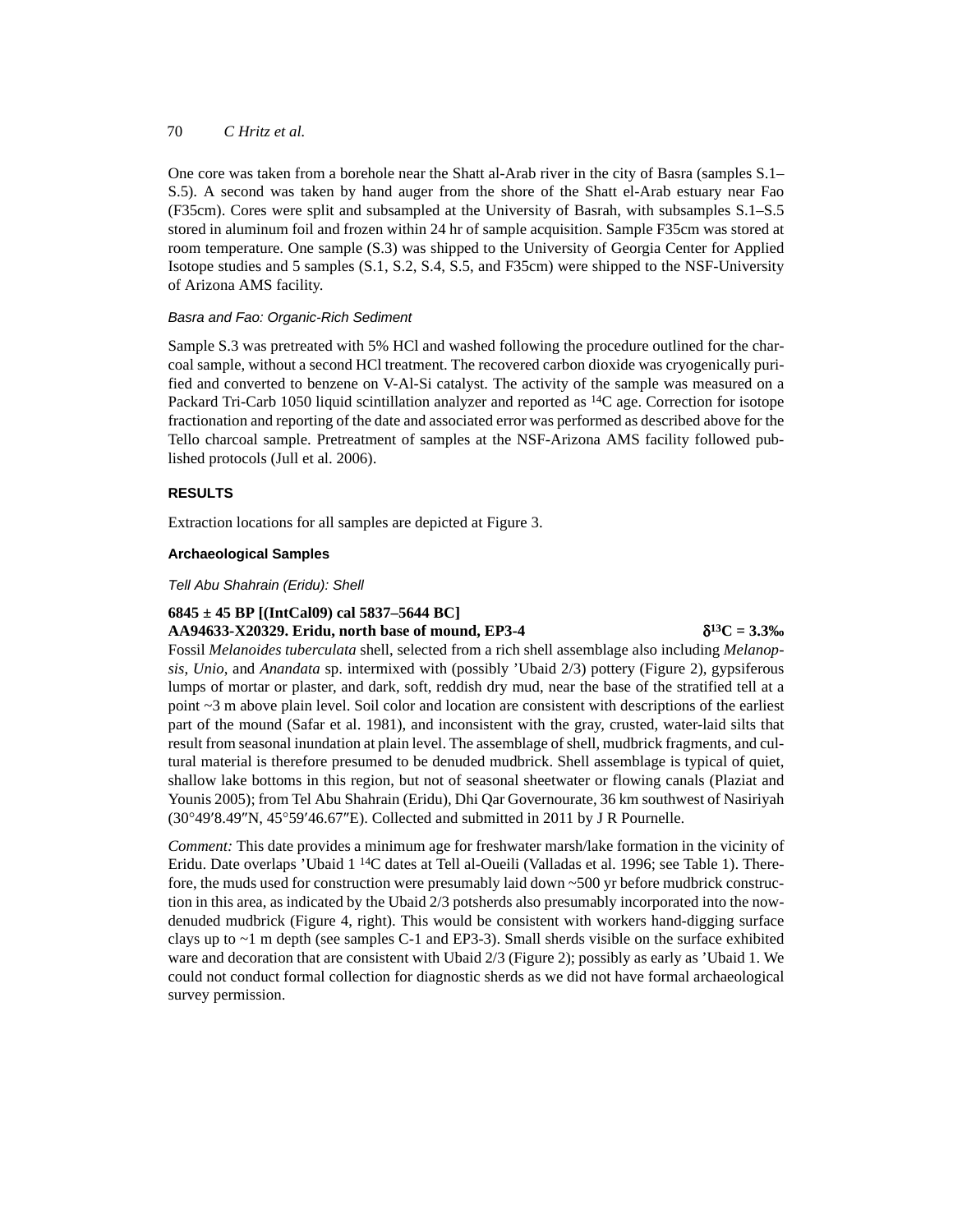

Figure 2 'Ubaid 2/3 pottery sherd at Sample EP-3 collection point. Photo C A Hritz 2010.



Figure 3 Dated 14C sample locations in southern Iraq and Khuzistan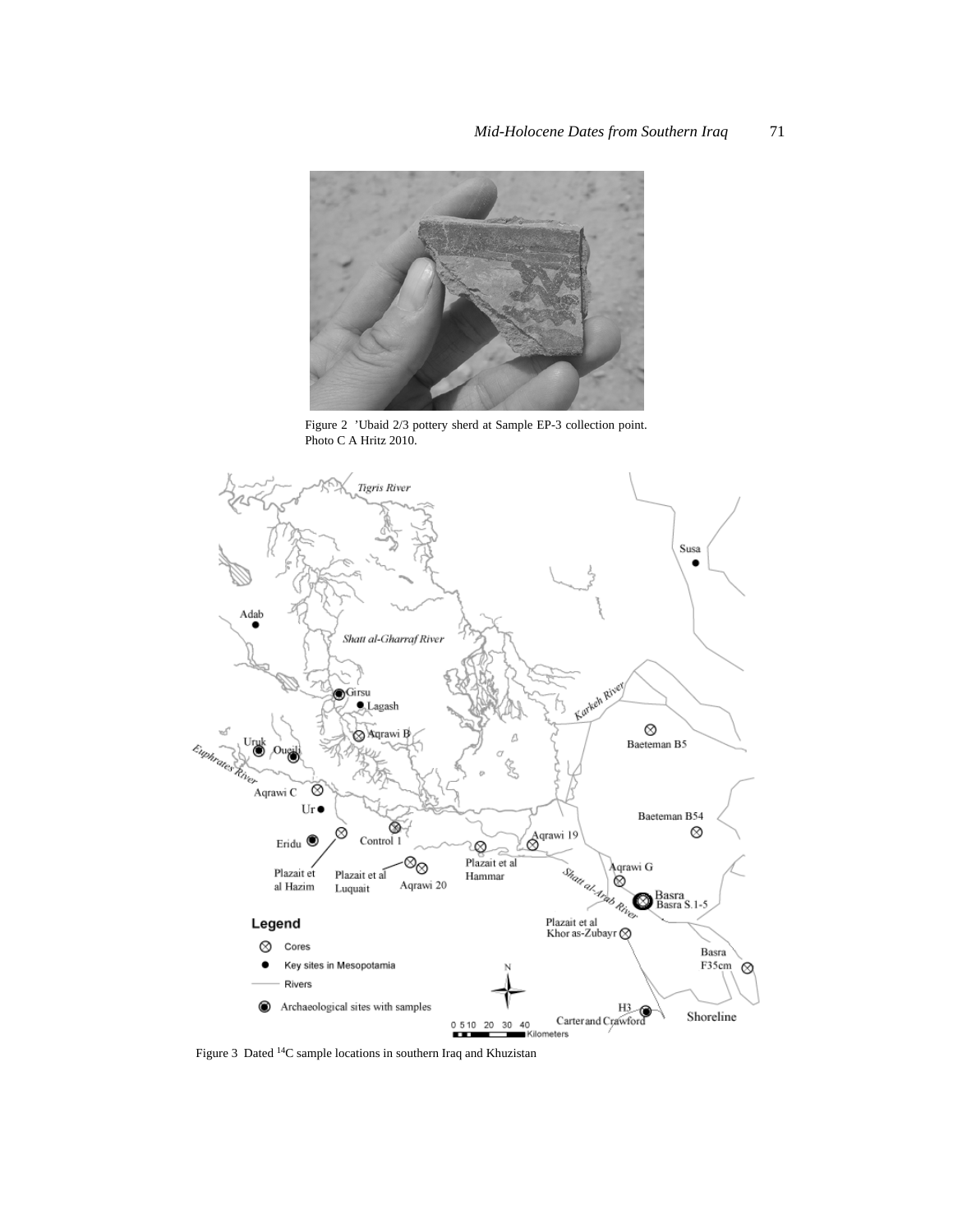

Figure 4 Eridu. (Left) Vehicle tracks to the high mound. Note the ruts—this area is often inundated with sheetwater following rains. Note also the gypsiferous evaporates visible as white surface salts, and the near-absence of surface shell. Arrows indicate sample collection points. (Right) Collection point for sample EP-4, 2–3 m above the floodplain. Note the dense admixture of shell, pottery sherds, and brick fragments, typical of denuded mudbrick. Note also the absence of any crusted silt, plant fragments, or reed casts that would be consistent with recent inundation.

# **6169 ± 43 BP [(IntCal09) cal 5284–4994 BC]**

**AA94630-X20326. Eridu, center of main mound, EP3-1**  $\delta^{13}C = 5.9\%$ 

Fossil *Melanoides tuberculata* shell, extracted from a low mound of denuded libn (mudbrick) rich with shell (also including *Melanopsis* and *Unio* sp.). Possibly excavation spoil, but away from any obvious spoil heaps or trafficked areas, in a flat area near the center of the main mound, elevated  $\sim$ 9 m above plain level, 42 m east of the ziggurat. Shell assemblage typical of shallow lakes in this region (Plaziat and Younis 2005). From Tel Abu Shahrain (Eridu), Dhi Qar Governorate, 36 km southwest of Nasiriyah (30°49′2.79″N, 45°59′45.84″E). Collected and submitted in 2011 by JR Pournelle.

*Comment:* This date provides a minimum age for persistence of freshwater marshes/lakes in the vicinity of Eridu. Date overlaps 'Ubaid 3/4 14C dates at Tell al-Oueili (Huot et al. 1981; Valladas et al. 1996; see Table 1).

# **4064 ± 39 BP [(IntCal09) cal 2855–2481 BC] AA94632-X20328. Eridu, top of ziggurat, EP3-2** d**13C = 5.9‰**

Fossil *Melanoides tuberculata* shell, on ground surface, from a flat area of denuded gray libn (mudbrick) pavement at the top of the ziggurat, rich with shell also including *Melanopsis*, elevated ~12 m above plain level and near the center of the tell. From Tel Abu Shahrain (Eridu), Dhi Qar Governorate, 36 km southwest of Nasiriyah (30°49'3.05"N, 45°59'46.27"E). Collected and submitted in 2011 by J R Pournelle.

*Comment:* Shell assemblage typical of freshwater marsh in this region (Plaziat and Younis 2005). Date overlaps an Early Dynastic I<sup>14</sup>C date from the "Royal Tombs" at Ur (Stuckenrath and Ralph 1965; see Table 1) and thus provides a minimum Early Dynastic I age for the continuing presence of freshwater marshes/lakes in the vicinity of Eridu. It is consistent with EP3-3, showing an overlapping maximum age range for the muds used to manufacture the libn at the top of the ziggurat.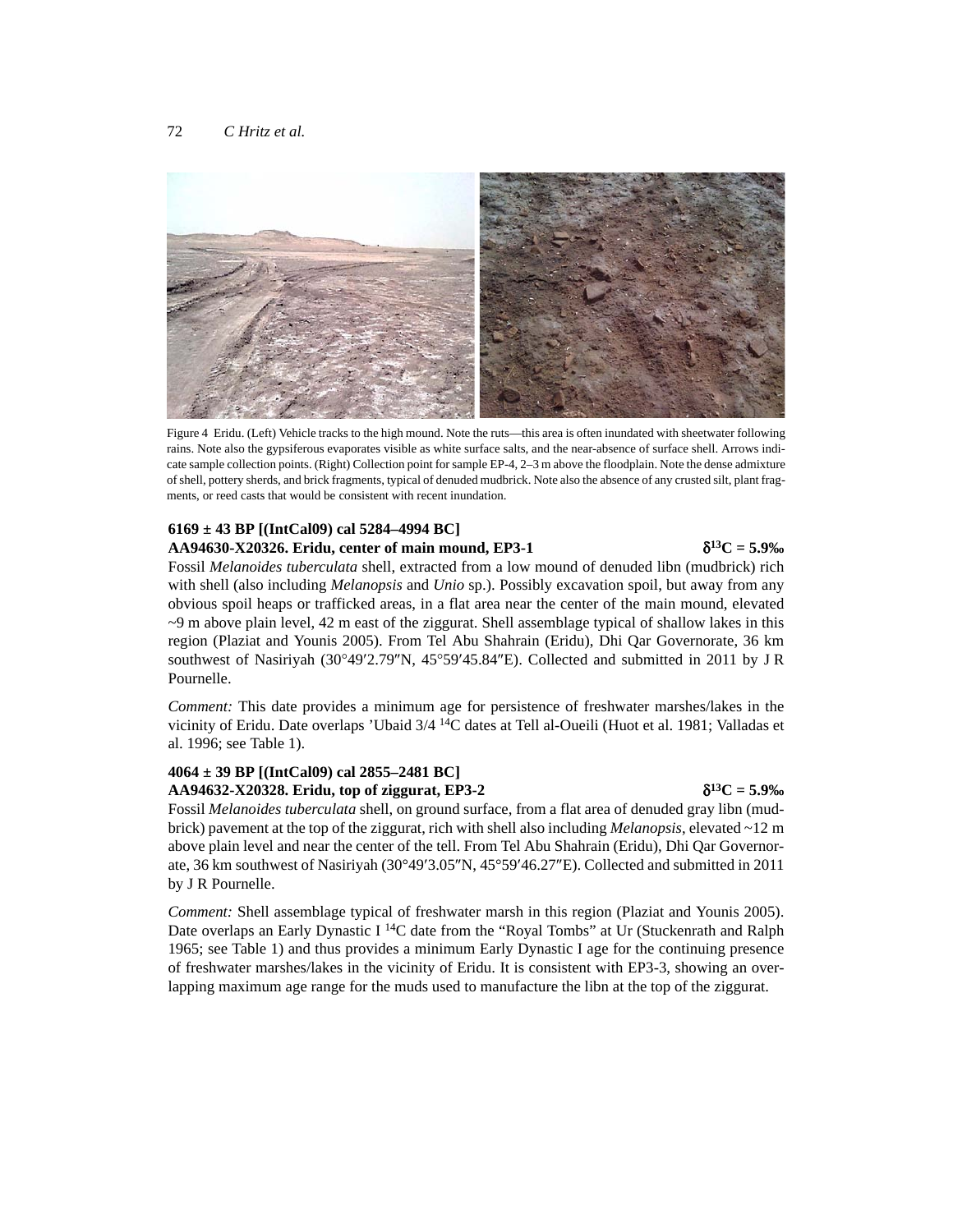### **3991 ± 39 BP [(IntCal09) cal 2621–2351 BC]**

# **AA94632-X20328.** Eridu, 3d brick tier near top of ziggurat, EP3-3  $\delta^{13}C = 4.6\%$

Fossil *Melanoides tuberculata* shell, actively eroding from the third tier down of gray libn (mudbrick) near the top of the ziggurat, rich with shell, elevated ~11 m above plain level on the southeast face of the ziggurat. From Tel Abu Shahrain (Eridu), Dhi Qar Governorate, 36 km southwest of Nasiriyah (30°49'2.90"N, 45°59'43.70"E). Collected and submitted in 2011 by J R Pournelle.

*Comment:* Shell assemblage typical of salinity-tolerant species of freshwater marsh in this region may indicate that water was becoming more brackish (Plaziat and Younis 2005). Date overlaps Early Dynastic I 14C dates at Ur (Stuckenrath and Ralph 1965) and Early Dynastic III 14C dates at Uruk (Münnich 1957; see Table 1). It thus provides an Early Dynastic I–III age for the continuing presence of freshwater marshes/lakes in the vicinity of Eridu. This date is consistent with EP3-2, showing an overlapping maximum age range for the muds used to manufacture the libn at the top of the ziggurat. Ziggurat construction is attributed to Ur-Nammu, founder of the Third Dynasty of Ur (Ur III), who reigned 2047–2030 BC (short chronology). Therefore, the muds used were presumably laid down ~700 yr before construction of the ziggurat. This would be consistent with workers handdigging surface clays to approximately 1 m depth (see samples C-1 and EP3-4).

# **718 ± 35 BP [(IntCal09) cal 1287–1380 AD]**

#### **AA94634-X20330. Suq as-Shuyukh, C-1** d**13C = 7.2‰**

Fossil *Melanoides tuberculata* shell, mixed with gray silt, recently upcast from ~1 m below plain level by workers using hand tools to dig a ditch, rich with shell (also including *Melanopsis*, *Bellamia*, *Lymnaea*, and *Corbicula* sp.). From Suq as-Shuyukh, Dhi Qar Governorate, (30°49'1.35"N, 45°5946.27E). Collected and submitted in 2011 by J R Pournelle.

*Comment:* This date provides a random, off-site control for the previous dates. It is consistent with Aqrawi (1995:414), who showed that fossil *Melanoides* shell at plain level from seasonally inundated areas in the Hammar district, subject to past eolian scouring, is of late Islamic age (~400 yr BP). The collection point for C-1, situated near the point of inflow of the modern Euphrates into the western Hammar marshes (~90 km west of Aqrawi's collection area), is a locus of ongoing sediment deposition. The mollusk assemblage indicates that the silts were laid in quiet waters, not subject to significant sediment mixing (Plaziat and Younis 2005). The approximately 700-yr-old age of these fossils, hand-dug from a depth of  $\sim$ 1 m, is consistent with: (1) The difference between fossil age and the accepted historical date of ziggurat construction at Eridu (samples EP3-2 and EP3-3); and (2) the difference between fossil age and mixed pottery fragments reported for sample EP3-4.

#### *Tello (Girsu): Charcoal*

# **4150 ± 30 BP [(IntCal09) cal 2876–2627 BC] UGAMS-8185. Girsu, G-1** d<sup>13</sup>C = 25.8‰

10-g samples of fossil brushwood charcoal, from a sealed ash lens consistent with a household hearth, revealed in profile by a cut made by previous excavators into the Tell de la Maison des Fruits. From Tello (Girsu), Dhi Qar Governourate, 36 km northeast of Nasiriyah (31°56'25.56"N, 46°1771.78E). Collected in 2011 by J Smith and C Hritz and submitted by J Smith and J Pournelle.

*Comment:* This date provides a minimum age (Early Dynastic I) for a possibly intact settlement area that, if excavated, could provide context for early finds at Girsu. The date overlaps an Early Dynastic I 14C date from the "Royal Tombs" at Ur (Stuckenrath and Ralph 1965; see Table 1). The location of this sample well above modern plain level and the bottom of the mound suggests significant earlier occupation at the site.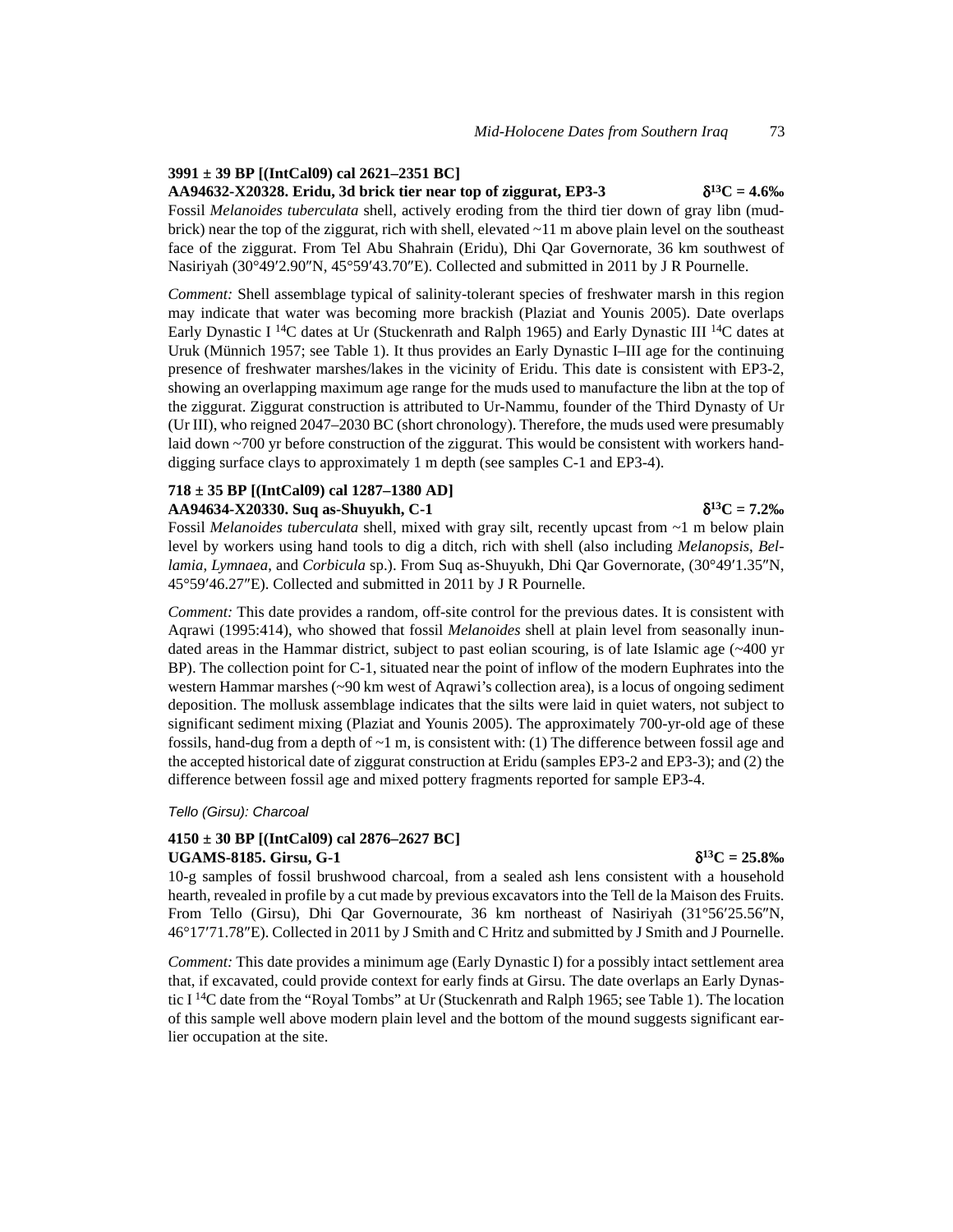### **Sediment Samples**

*Basra and Fao: Organic-Rich Sediment*

# **7540 ± 30 BP [(IntCal09) cal 6461–6372 BC]**  $UGAMS-8184. Basra, S.3$   $\delta^{13}C = 25.2\%$

# 200-g sample of organic-rich sediment extracted from a borehole core at 20 m below ground surface. From city of Basra  $(30^{\circ}30^{\circ}58^{\prime\prime}N, 47^{\circ}50^{\prime}20^{\prime\prime}E)$ . Collected in 2010 by B Issa and submitted by J Smith.

*Comment:* This date is consistent with depths for pre-Hammar Formation (marine transgression) fluvial peats at Basra, and marsh peats at Shatra (reported by Aqrawi and Evans 1994; Aqrawi 1995; Larsen 1975).

## **7462 ± 117 BP [(IntCal09) cal 6559–6067 BC] AA94338. Basra, S.1 different in the contract of the contract of**  $\delta^{13}C = 20.9\%$

135-g sample of organic-rich sediment extracted from a borehole core at 18 m below ground surface. From city of Basra (30°31'9.56"N, 47°48'42.78"E). Collected in 2010 by B Issa and submitted by J Smith.

*Comment:* This date is consistent with depths for pre-Hammar Formation (marine transgression) fluvial peats at Basra, and marsh peats at Shatra (reported by Aqrawi and Evans 1994; Aqrawi 1995; Larsen 1975).

# **6433 ± 42 BP [(IntCal09) cal 5476–5328 BC]**

## **AA94340. Basra, S.4**  $\delta^{13}C = 15.9\%$

200-g sample of organic-rich sediment extracted from a borehole core at 12 m below ground surface. From city of Basra (30°31'9.56"N, 47°48'42.78"E). Collected in 2010 by B Issa and submitted by J Smith.

*Comment:* This date is consistent with depths for pre-Hammar Formation (marine transgression) fluvial peats at Basra, and marsh peats at Shatra (reported by Aqrawi and Evans 1994; Aqrawi 1995; Larsen 1975).

# **5927 ± 44 BP [(IntCal09) cal 4932–4711 BC] AA94339. Basra, S.2**  $\delta^{13}C = 22.7\%$

200-g sample of organic-rich sediment extracted from a borehole core at 8 m below ground surface. From city of Basra (30°31'9.56"N, 47°48'42.78"E). Collected in 2010 by B Issa and submitted by J Smith.

*Comment:* This date is consistent with depths for post-Hammar Formation (marine transgression) fluvial peats at Basra, and pre-Hammar Formation marsh peats at Nasriya and Shatra (reported by Aqrawi and Evans 1994; Aqrawi 1995; Larsen 1975).

## **5687 ± 62 BP [(IntCal09) cal 4689–4370 BC] AA94339. Basra, S.5** do 13C = 21.3‰

200-g sample of organic-rich sediment extracted from a borehole core at 4 m below ground surface. From city of Basra (30°31'9.56"N, 47°48'42.78"E). Collected in 2010 by B Issa and submitted by J Smith.

*Comment:* This date is consistent with depths for post-Hammar Formation (marine transgression) fluvial peats at Basra, and pre-Hammar Formation marsh peats at Nasriya (reported by Aqrawi and Evans 1994; Aqrawi 1995; Larsen 1975).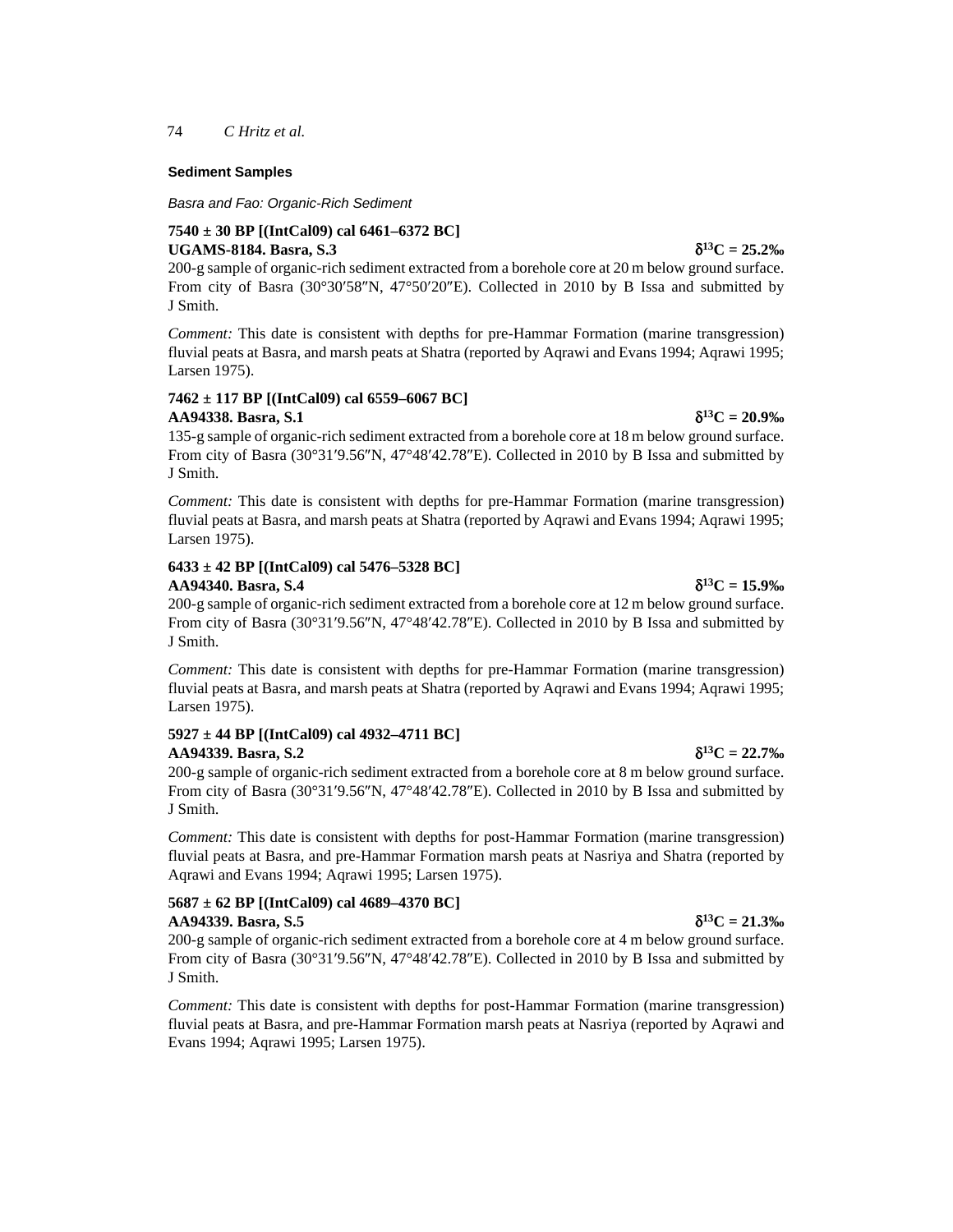# **Post-Bomb**

# **AA94342- X20126. Fao, F35cm** d<sub>13</sub>C = 23.1‰

200-g sample of organic-rich sediment extracted from a hand-augered core at 0.35 m below ground surface. From Fao, Basra Governorate, 87 km southwest of Basra (29°58'46.40"N, 48°28'26.70"E). Collected in 2010 by A Handal and submitted by J Smith.

*Comment:* This date provides a control for shallow surface sediments from a location known to have been fully submerged during the mid-Holocene.

#### **DISCUSSION**

#### **Shell Samples**

#### *Reservoir Effects*

We have not applied marine reservoir or hardwater effect corrections to reported dates (Southon et al. 2002) for the following reasons. First, within the region, the shell assemblage from which we extracted the samples is typical of palustrine, not marine, environments. Second, although carbonate outcrops (of Euphrates limestone) are evident within the broader region, none are located within 100 km of Eridu; therefore, the contribution of dead carbon from these sources it not likely to have significantly affected the water bodies in which sampled gastropods lived. Third, corrections based on recent pre-bomb specimens were not possible, as any specimens collected by the universities of Basrah and Baghdad prior to 1950 were destroyed during looting of those institutions following the 2001 Gulf War. Fourth, because the area is now desiccated, no live specimens were available for collection within 30 km of the site. Finally, only 3 benthic marine samples have been recorded for the Arab-Persian Gulf: 2 from Muscat and 1 from Qatar. The calculated reservoir effect based on those samples is only ±31 yr (14CHRONO Centre 2011). The 2 *Pinctada* (oyster) and 1 *Marcia* (clam) species included in that calculation are estuarine filter-feeders, and therefore during life are less likely to be significantly impacted by old carbon from deep-water upwelling than genuinely marine species. *Melanoides*, a short-lived grazer, would have even less exposure.

#### *Collection Method and Context*

No samples were collected from the water-laid gray silts that surround the entirety of the Eridu mound as a result of recent and past seasonal surface flooding. All samples were collected from well above the floodline of the inundation zone. *M. tuberculata* were chosen across all samples for dating in order to provide a consistent species (and thus consistent biological processes for carbon uptake) across our own and Aqrawi's samples. However, we must stress that *M. tuberculata* was neither the only species present, nor the index species used to characterize local conditions. *M. tuberculata* alone may indicate virtually any kind of wet environment, while the total assemblage of shells from which each *M. tuberculata* shell was selected for dating does not occur as a result of seasonal inundation alone. The assemblage includes non-riparian, draught-intolerant organisms and is more correctly indicative of explicitly still-water lacustrine conditions.

In keeping with site conservation requirements, we did not conduct destructive sampling (e.g. fracturing mudbrick to obtain specimens from the interior). Sample EP3-3, embedded in a mudbrick surface, but clearly about to fall out as a result of natural weathering, was plucked from a vertical exterior mudbrick face (Figure 4). Samples EP3-1 and EP3-2 were extracted from recently denuded mudbrick, as indicated by both having fallen (a few centimeters) into a crumbled pile, mixed with recently loosened mud, at the base of a stump of a rain-soaked, weathered mudbrick face. Sample EP3-4 was collected from a mixture of mudbrick fragments, pottery fragments, mortar fragments,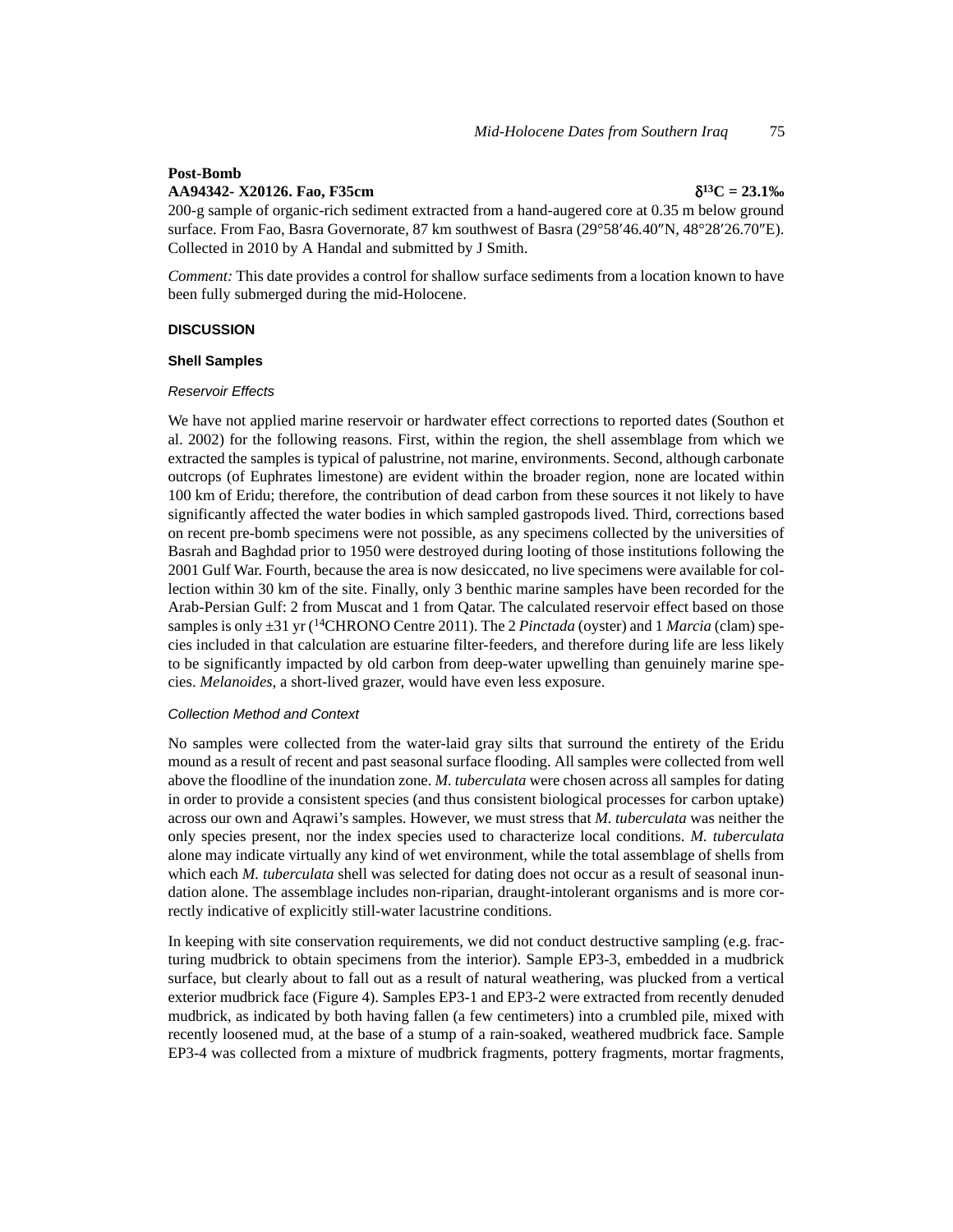and soft, dried dark, reddish mud, consistent with the texture and color of denuded mudbrick in this area of the site, but inconsistent with the water-laid gray silts that encrust the plain level several meters below the mound.

The most parsimonious explanation to account for a shell assemblage, typical of a perennial lacustrine environment, and atypical of seasonal inundation, actively eroding from mudbrick at all levels of the mound, beginning 3 m above the high-stand flood line, in sufficient quantity to cover the entire mound up to the top of the ziggurat (which stands 13 m above plain level), is that the shell was a component of the mud used to manufacture mudbrick at the time of construction. If we also presume that mud to have been locally dug from silt (rather than scraped from an active surface layer containing living organisms), we would also expect any shell sample to predate brick manufacture and construction, since the organism it housed would have died, decomposed, and been incorporated into the silt bed prior to being dug from local clay pits (Wilkinson 2003:110). This expectation is consistent with our findings for all samples, including our external control.

### **Charcoal Sample**

While providing only a single date, the charcoal sample collected from the Tell de la Maison des Fruits at Girsu is significant for a number of reasons. Parrot's excavations at the turn of the 20th century were extremely destructive (the methods used would, today, be indistinguishable from looting), and entirely focused on obtaining objects for museums and private collections. The site was left pitted with craters tens of meters wide and deep, undermined by tunnels, and covered with massive mounds of dumped spoil. The subsequent publications were little more than artifact lists, with no context provided for any of the objects, and no independent dating methods applied. Such dates as were offered for the various finds were ascribed by the excavators on stylistic grounds, and then "dated" by putative relation to historical texts. Thus, it was long thought that recorrelation of the considerable corpus of material from Girsu to any archaeological context would be impossible. However, discovery of the ashy lens from which we collected our sample, which was situated atop at least 5 m of apparently undisturbed cultural material, holds out promise that test excavations here, planned for the near future, could reveal an intact settlement area that may provide context for early finds as well as a window into earlier periods.

Until now, only 2 Early Dynastic 14C dates have ever been derived from any archaeological context in the southern alluvium: one from Ur, collected in 1965, and one from Uruk, collected in 1957. This is, to say the least, an insufficient basis for correlation of archaeologically and historically derived dates. Because our Girsu date overlaps both the Early Dynastic I  $14C$  date from the "Royal Tombs" at Ur (Stuckenrath and Ralph 1965; see Table 1), and the 2 AMS dates reported herein for the muds used to build the ziggurat at Eridu, future excavations at Girsu may allow for genuinely synchronic comparisons among these major sites.

Finally, this date demonstrates that we have successfully bracketed, both temporally and spatially, the period of urban genesis in which we are especially interested, and that we have developed a successful methodology for rapidly collecting relevant data across multiple sites, in order to begin filling in that sequence.

### **Sediment Samples**

The 20-m core was drawn from inside the Basra city limits, within the Shatt al-Arab Valley. The 5 samples of organic-rich sediments were extracted from sections that, on visual inspection, appeared to have high organic content, in order to obtain initial bracket dates for the top, middle, and bottom of the core. The organic-rich sediments are not continuous from the bottom to the top of the core.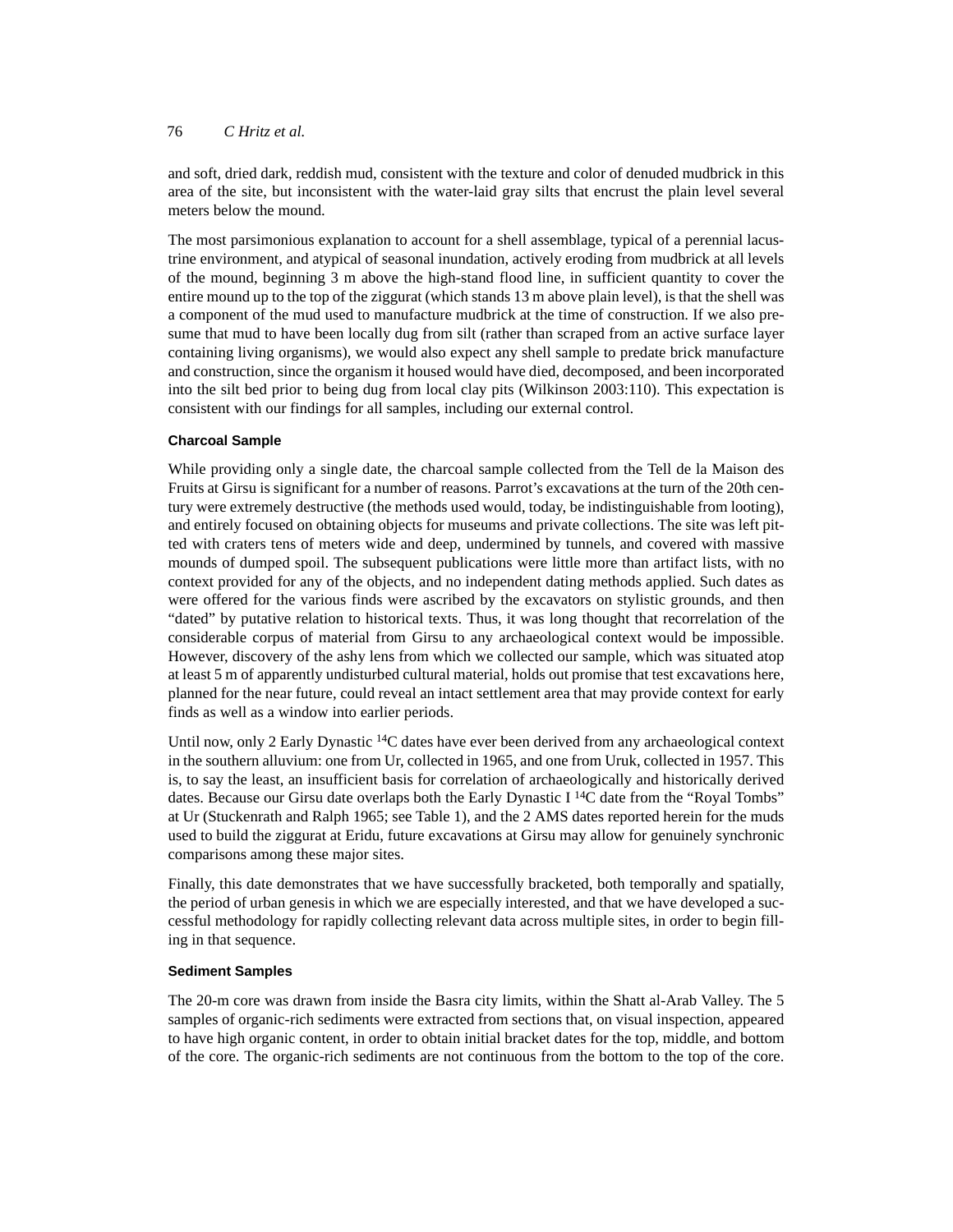Therefore, these discrete samples indicate only active peat formation within the Shatt al-Arab Valley at the specific dates indicated. A complete core profile and analysis is underway and will be published when complete.

The primary significance of these early results is that these AMS dates are, thus far, consistent with Aqrawi Core G, also drawn from Basra (see Figure 3). This helps to validate and add precision to Aqrawi's previously published dates (see Table 1), despite the time passed since their collection, the fact that they were  ${}^{14}C$  (not AMS) dated, and their having been processed at different facilities using unknown sample preparation protocols.

Thus, while we do not yet know whether these are fluvial or marsh sediments, if further findings prove consistent with Aqrawi and Evans (1994) and Larsen (1975), we would we expect the former for samples S.1, S.3, and S.4, and the latter for samples S.2 and S.5. We would also expect to see a marine incursion layer below samples S.2 and S.5, with layering of intermixed and reworked fluvial-laid silts and riparian peats before, after, and between samples in the series.

#### **Other Published Dates in Region**

Locations for previously published mid-Holocene dates for the region are depicted in Figure 3 and summarized in Table 1. To ensure transparent comparison among data sets, compiled and published across 3 decades using varying calibration curves, we have recalibrated all published uncalibrated BP dates to calibrated BC/AD dates using IntCal09 (Reimer et al. 2009). The primary data sets include: wooden bucket handles from Ur (Stuckenrath and Ralph 1965); wood (Boehmer 1991), reed (Münnich 1957); and organic sediments (Fassbinder et al. 2005) collected at various times by the German Archaeological institute at Warka (Uruk); carbonized seed, shell, and tree charcoal excavated from Tell al-Oueili during the 1980s (Huot et al. 1981; Valladas et al. 1996); organic-rich sediments and shell collected from 9 locations spanning the former southeastern marshlands known as the Awhar, also during the 1980s (Aqrawi 1995:414; Plaziat and Younis 2005:2); 2 corings from neighboring Khuzistan (Baeteman et al. 2004/2005) and charcoal from site H-3 (Tell As-Sabiyah) in Kuwait (Carter and Crawford 2002). Also relevant in this context are dates for river channels in the vicinity if Sippar, at the head of the lower Mesopotamian alluvium, which anchor mid-Holocene freshwater discharges into the southern deltaic system (Heyvaert and Baeteman 2008). Wright and Rupley (2001) summarize published dates for sites in northern Mesopotamia (see also Oates et al. 2007).

### **CONCLUSIONS**

These 11 samples, plus the recalibration to the same standard of all prior samples published for this region, shed light our understanding of the environment of southern Mesopotamia and the development of complex society there in the following ways:

First, they fill in the spatial gaps in the patchy paleoenvironmental record. Second, they can be used as base data sets to link absolute chronological dates from northern and southern Mesopotamia. Third, the dates from the site of Eridu provide empirical evidence for the interpretation of archaeological material collected at the site and the outline of the landscape surrounding it (Wright and Rupley 1981). The 5 samples, including the control sample, demonstrate the existence and persistence of a marshy environment around the site from its first settlement in the late 6th millennium BC, through the period of the development of the first cities in southern Iraq and into the latter 3rd millennium BC. Fourth, the single sample from Girsu demonstrates the potential for AMS dating methods to provide new information from sites that have faced destruction, and provides insight into the taphonomic processes of site preservation. Further, the presence of the sample several meters above plain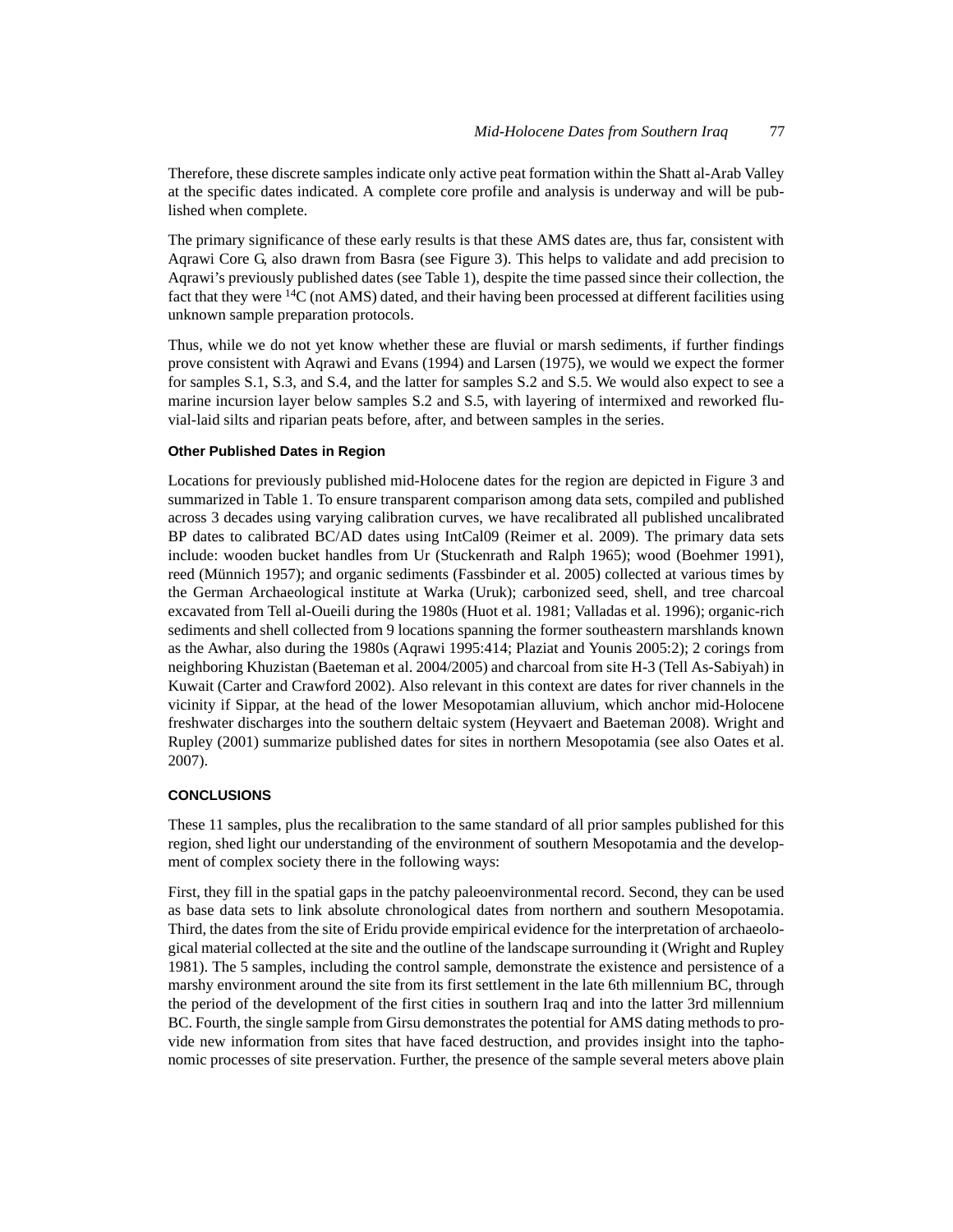level speaks to a long occupation, once inferred but not demonstrated, at this site. Finally, as do the Eridu samples, the samples from Basra provide a crucial contemporary comparator for previous dates, verifying and refining previous archaeological and particularly geological work in the region.

#### **ACKNOWLEDGMENTS**

The authors are grateful for support of this work from NSF-HRRPAA Award # 1045974. Statements of fact, opinions, conclusion, and errors are solely those of the authors, and do not express or imply endorsement by the National Science Foundation. We are also indebted to the Iraq State Board of Antiquities and Heritage (SBAH) and the Iraq Ministries of Culture, Interior, and Tourism, for granting us permission to visit sites and complete collection. We are especially thankful to SBAH Director Quais Hussein Rasheed, and SBAH representatives from Dhi Qar and Nasiriya for their support; Sheikh 'Ali ibn Muhammed al-Ghizi and Dhaif Muhsen Al-Ghizi, Site Curator of Ur, for their hospitality, support, and guidance; to the Iraq Ministry of the Interior for providing police escorts within each governorate and city district; and to 3 unidentified reviewers for their constructive comments. The principals and staff of Babel Tours Iraq provided excellent facilitation, logistical support, and transportation.

## **REFERENCES**

- 14CHRONO Centre, Queens University Belfast. Marine Reservoir Correction: Subregion Arabian-Persian Gulf. http://radiocarbon.pa.qub.ac.uk/marine/regioncalc.php. Accessed 29 September 2011.
- Al-Ali R A-S. 2007. Study of recent faunal assemblages and their ecology in the northwestern Arabian Gulf and Southern Mesopotamia [unpublished PhD dissertation]. University of Basrah.
- Aqrawi A. 1995. Correction of Holocene sedimentation rates for mechanical compaction: the Tigris-Euphrates Delta, lower Mesopotamia. *Marine and Petroleum Geology* 12(4):409–16.
- Aqrawi AAM. 2001. Stratigraphic signatures of climatic change during the Holocene evolution of the Tigris-Euphrates Delta, lower Mesopotamia. *Global and Planetary Change* 28(1–4):267–83.
- Aqrawi AAM, Evans G. 1994. Sedimentation in the lakes and marshes (Awhar) of the Tigris-Euphrates Delta, southern Mesopotamia. *Sedimentology* 41(4):755–76.
- Aqrawi AM, Domas J, Jassim SZ. 2006. Quaternary deposits. In: Jassim SZ, Goff JC, editors. *Geology of Iraq*. Praque: Dolin. p 185–96.
- Baeteman C, Dupin L, Heyvaert V. 2004/2005. Geo-environmental investigation. In: Gasche H, editor. The Persian Gulf Shorelines and the Karkheh, Karun, and Jarrahi Rivers: A Geo-Archaeological Approach. A Joint Belgo-Iranian Project. First Progress Report. *Akkadica* 125:2 (2004/2005):141–215.
- Boehmer RM. 1991. 14C-Daten aus Uruk und Abydos Ägytisches (?) im Frühen Nordsyrien, Sumer und Elam. Mainz am Rhein: Verlag Philipp von Zabern. *Baghdader Mitteilung*en 22(1991):223–30.
- Bronk Ramsey C. 2009. Bayesian analysis of radiocarbon dates. *Radiocarbon* 51(1):337–60.
- Brückner H. 2003. Uruk–a geographic and paleo-archae-

ologic perspective on a famous ancient city in Iraq. Bensheim: Georg-August University. *Geo-Öko* XXIV:229–48.

- Burr GS, Edwards RL, Donahue DJ, Druffel ERM, Taylor FW. 1992. Mass spectrometric <sup>14</sup>C and U-Th measurements in coral. *Radiocarbon* 34(3):611–8.
- Carter R, Crawford H. 2002. The Kuwait-British archaeological expedition to As-Sabiyah: report on the third season's work. *Iraq* 64:1–13.
- Chen Z, Kavvas M, Ohara N, Anderson M, Yoon J. 2010. Impact of water resources utilization on the hydrology of Mesopotamian marshlands. *Journal of Hydrologic Engineering* 16(12): doi:10.1061/(ASCE)HE.1943- 5584.0000208.
- Donahue DJ, Linick TW, Jull AJT. 1990. Isotope-ratio and background corrections for accelerator mass spectrometry radiocarbon measurements. *Radiocarbon* 32(2):135–42.
- Fassbinder J, Becker H, van Ess M. 2005. Prospections magnétiques à Uruk (Warka). La cité du roi Gilgamesh (Irak). Dijon: Editions Faton SAS. *Dossiers Archéologie* 308:20–5.
- Gasche H. 2004. The Persian Gulf shorelines and the Karakheh, Karun and Jarrahi rivers: a geo-archaeological approach. A Joint Belgo-Iranian Project. First progress report. *Akkadica* 125(2):141–215.
- Godwin H, Suggate RP, Willis EH. 1958. Radiocarbon dating of the eustatic rise in ocean-level. *Nature* 181(4622):1518–9.
- Heyvaert VMA, Baeteman C. 2008. A Middle to Late Holocene avulsion history of the Euphrates River: a case study from Tell ed-Dēr, Iraq, Lower Mesopotamia. *Quaternary Science Reviews* 27(25–26):2401– 10.
- Huot J-L, Calvet Y, Chevalier J, Forest J-D. 1981. II. Tell